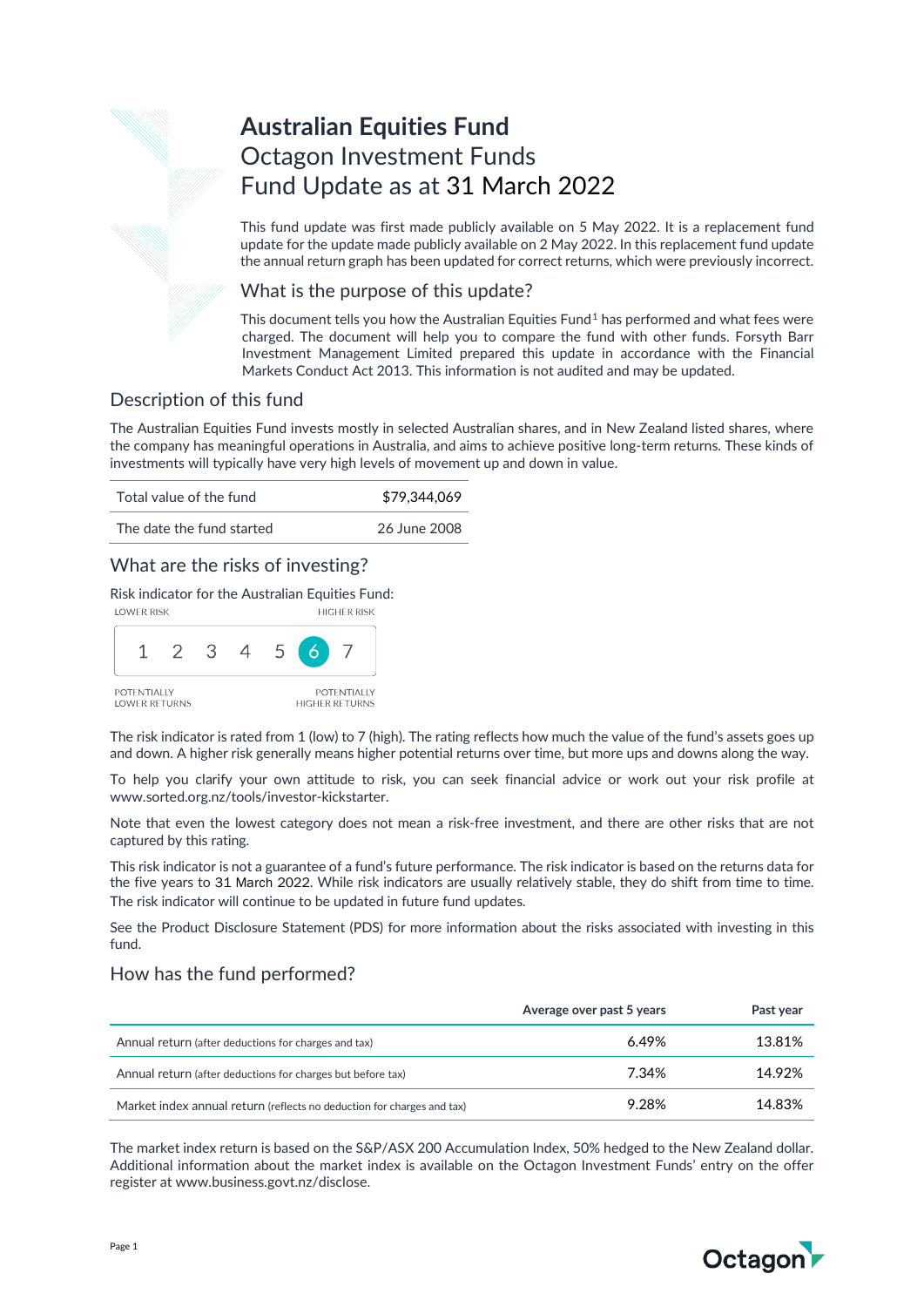### Annual return graph



This shows the return after fund charges and tax for each of the last 10 years ending 31 March. The last bar shows the average annual return for the last 10 years, up to 31 March 2022.

Important: This does not tell you how the fund will perform in the future.

Returns in this update are after tax at the highest prescribed investor rate (PIR) of tax for an individual New Zealand resident. Your tax may be lower.

### What fees are investors charged?

Investors in the Australian Equities Fund are charged fund charges. In the year to 31 March 2021 these were:

|                                                       | % of net asset value <sup>2</sup> |
|-------------------------------------------------------|-----------------------------------|
| Total fund charges                                    | 1.29%                             |
| Which are made up of <sup>3</sup> :                   |                                   |
| Total management and administration charges including | 1.29%                             |
| Manager's basic fee                                   | 1.27%                             |
| Other management and administration charges           | $0.02\%$ <sup>4</sup>             |
| Total performance-based fees                          | 0.00%                             |
|                                                       | Dollar amount per investor        |
| Other charges                                         | \$0.00                            |

Investors are not currently charged any other fees. See the PDS for more information about fees. Small differences in fees and charges can have a big impact on your investment over the long term.

#### **Example of how this applies to an investor**

Jane had \$10,000 in the fund at the start of the year and did not make any further contributions. At the end of the year, Jane received a return after fund charges were deducted but before tax of \$1,492 (that is 14.92% of her initial \$10,000). This gives Jane a total return after tax of \$1,381 for the year.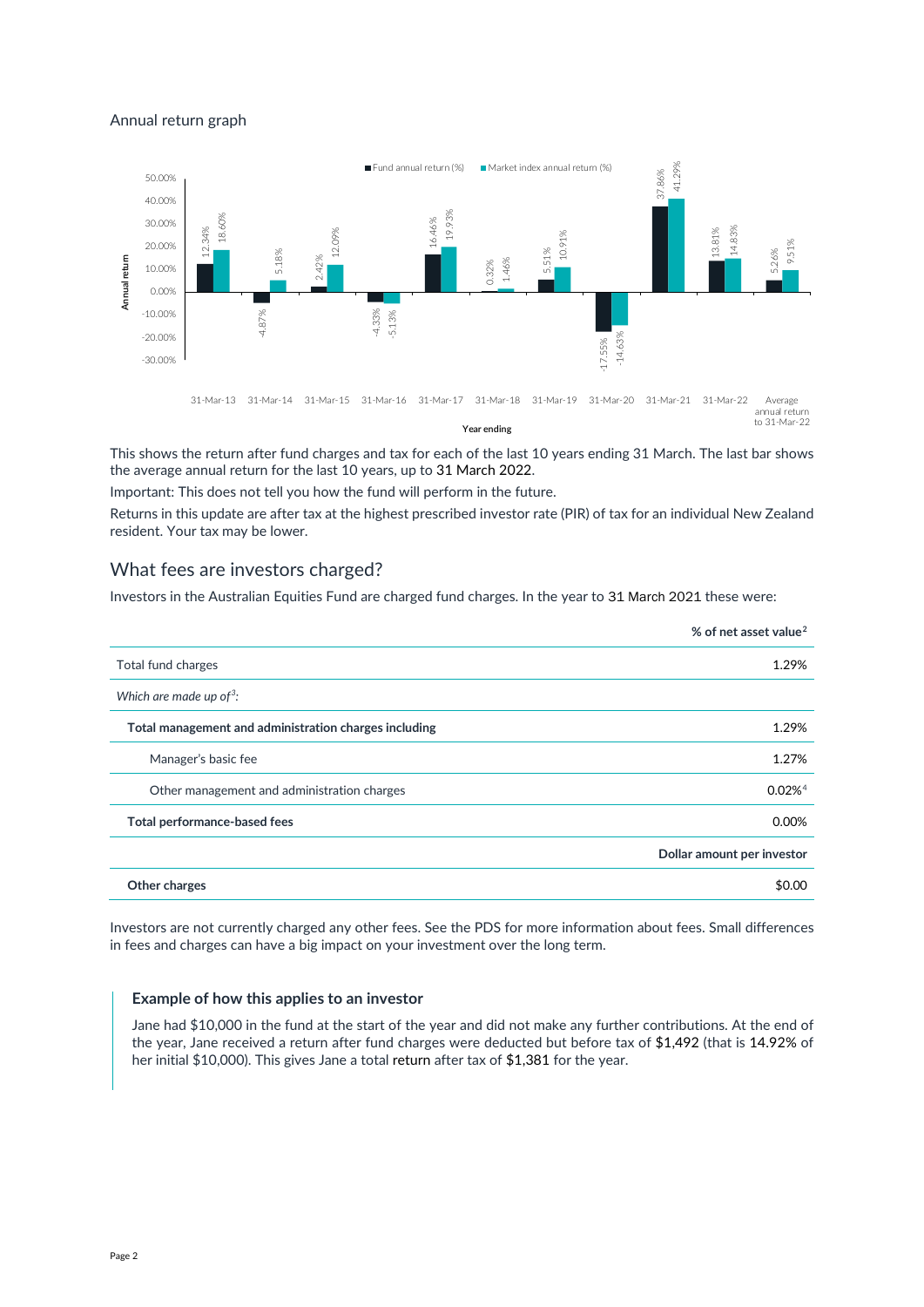# What does the fund invest in?

This shows the types of assets that the fund invests in.



### Actual investment mix

### Target investment mix

| Cash and cash equivalents    | 5.00%    |
|------------------------------|----------|
| New Zealand fixed interest   | 0.00%    |
| International fixed interest | $0.00\%$ |
| Australasian equities        | 85.00%   |
| International equities       | 0.00%    |
| Listed property              | 10.00%   |
| Unlisted property            | 0.00%    |
| Commodities                  | 0.00%    |
| Other                        | 0.00%    |

#### Top 10 investments

<span id="page-2-2"></span><span id="page-2-1"></span><span id="page-2-0"></span>

|    | <b>Name</b>                                               | Percentage of<br>fund net assets | Type                  | Country   | <b>Credit rating</b><br>(if applicable) |
|----|-----------------------------------------------------------|----------------------------------|-----------------------|-----------|-----------------------------------------|
| 1  | <b>CSL Limited</b>                                        | 7.58%                            | Australasian equities | Australia |                                         |
| 2  | <b>BHP Group Limited</b>                                  | 7.46%                            | Australasian equities | Australia |                                         |
| 3  | <b>Westpac Banking Corporation Ltd</b>                    | 5.35%                            | Australasian equities | Australia |                                         |
| 4  | Commonwealth Bank of Australia<br>Limited                 | 5.21%                            | Australasian equities | Australia |                                         |
| 5  | National Australia Bank Ltd                               | 3.45%                            | Australasian equities | Australia |                                         |
| 6  | Rio Tinto Ltd                                             | 2.85%                            | Australasian equities | Australia |                                         |
| 7  | Australia and New Zealand Banking<br><b>Group Limited</b> | 2.81%                            | Australasian equities | Australia |                                         |
| 8  | Macquarie Group Ltd                                       | 2.48%                            | Australasian equities | Australia |                                         |
| 9  | Telstra Corp                                              | 2.42%                            | Australasian equities | Australia |                                         |
| 10 | <b>Wesfarmers Limited</b>                                 | 2.06%                            | Australasian equities | Australia |                                         |

<span id="page-2-3"></span>The top 10 investments make up 41.67% of the fund.

We actively manage the fund's foreign currency exposures. As at 31 March 2022, these exposures represented 100.03% of the value of the fund. After allowing for foreign currency hedges in place, 65.71% of the value of the fund was unhedged and exposed to foreign currency risk.